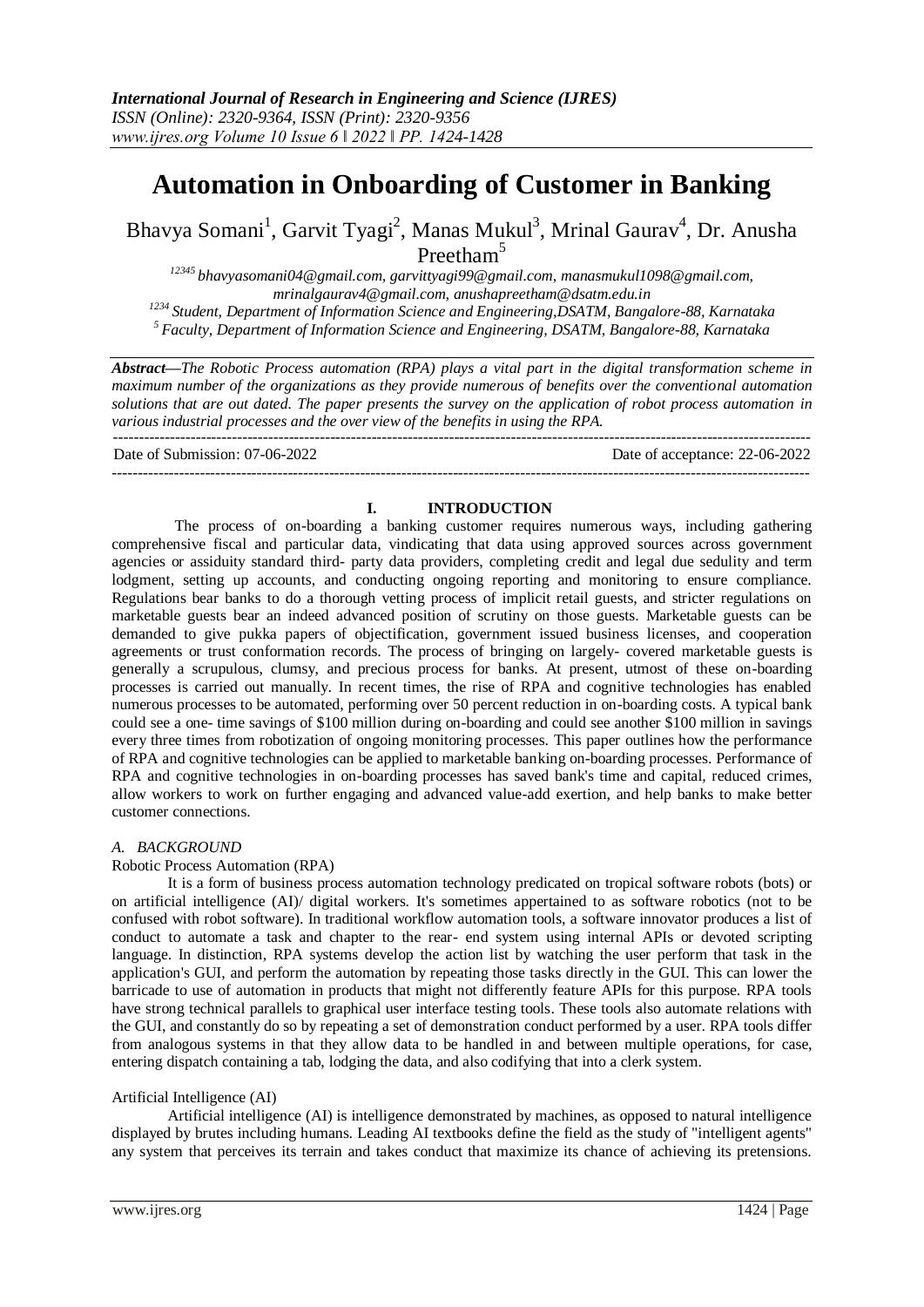Some popular accounts use the term "artificial intelligence" to describe machines that mimic "cognitive" functions that humans associate with the mortal mind, analogous as "learning".

#### Cognitive Robotic Process Automation (CRPA)

CRPA is a type of RPA software integrated with fresh cognitive capacities in order to automate perceptual and judgment- predicated tasks. Cognitive automation is predicated on software bringing intelligence to information-ferocious processes. It's generally associated with Robotic Process Automation (RPA) as the convergence between Artificial Intelligence (AI) and Cognitive Computing. By using Artificial Intelligence technologies, cognitive automation extends and improves the range of conduct that are generally linked with RPA, furnishing advantages for cost savings and customer satisfaction as well as farther benefits in terms of delicacy in complex business processes that involve the use of unstructured information. Cognitive automation leverages different algorithms and technology approaches analogous as natural language processing, text analytics and data mining, semantic technology and machine knowledge.

## **II. OBJECTIVE**

The objective of this project is to provide easy and seamless onboarding of customers and implement various banking tasks using robotic process automation.

It covers whole journey from initial signup to product activation and first use. This project minimizes human intervention and hence chances of errors are reduced.

automation frees up employees to spend more time on mission-critical tasks like answering customer questions and interacting in a personalized, human-to-human approach that fosters customer retention.

By automatically identifying complaints and promptly responding to discrepancies while keeping an accurate record of it all, robots empower financial agents with more control over mortgage remediation.

Several robotization technologies, when introduced as a part of BPA, is changing different aspects of back- office banking operations similar as client data updates, verification, attestation, counting conciliation, and more.

### **III. LITERATURE REVIEW**

The world of banking is moving towards reducing mortal error, increased responsibility, reducing costs, and being biddable. RPA has come a technology that aims to prop banks in doing so (prostrating these limitations). In this world of compliance, RPA aims to conceivably electronic dupe available at https// ssrn.com/abstract=3801625 Robotic Process Robotization Challenges and Results for the Banking Sector http//www.iaeme.com/IJM/index.asp 325editor@iaeme.com disturb the conventional inspection model as it can perform rule- grounded undertakings that are teary and homemade. RPA is reckoned upon to repurpose the job of the auditing by displacing gadarene errands and stressing on advanced order thinking capacities that will, in the long run, lead to upgraded inspection quality (Katke and Kamat, 2019; Moffitt, Rozario, and Vasarhelyi, 2018) as adjudicators are anticipated to be unprejudiced and independent.

RPA is known to the world for its frontal office processing because it can help diligence to exclude the mortal involvement in back- services as they're constantly involved in repetitious work replacing them with bots which reduces spending of the association. It's also planted that a robot can outperform a hand doing the repetitious task by the rate of 111, and in this outperformance, the quality of work isn't bemired but has bettered too as the task that's completed by the robot is devoid of mortal error (Anagnoste, 2017).

RPA has now also surfaced as a trouble to low- cost outsourcing as it automates processes veritably cheaply as a fulltime hand cost around\$ 80k, an outsourced full- time hand costs around\$ 30k but a bot can bring around\$ 15k (Petersen and Rohith, 2017).

It's also planted that RPA has the power to break a huge knob of issues faced by a lot of product companies. The approach suggested is veritably simple, working the problem of the manufacturing assiduity and furnishing both cost- slice, producing product performance with fully null crimes, and shifting the workers involved in product work into other positions, where mortal energy is needed to develop the other productrelated tasks. For this Optical Character Recognition (OCR) is used which is part of RPA. It substantially helps to fete the picture and some secret textbook which further helps to identify where to click and to fete film land that are better than vague prints likewise the liability of error is reduced. In summary, the proposed system is 90 more accurate using RPA than using traditional styles (Lin etat., 2019).

In an RPA frame designed for a CSP (Corporate Service Provider) for its periodic compliance processes and ad-hoc customer requests, it's reported that the RPA bots will automatically prepare attestation for both periodic compliance processes and ad-hoc customer request and it'll convey the way necessary and followup with the guests. Grounded on the CSP's assessment system, the overall effectiveness gain of the RPA is significantly high (William and William, 2019). It's also reported that RPA can be employed to incorporate repetitious tasks inside an ERP and automate a huge number of the processes that live while dealing with a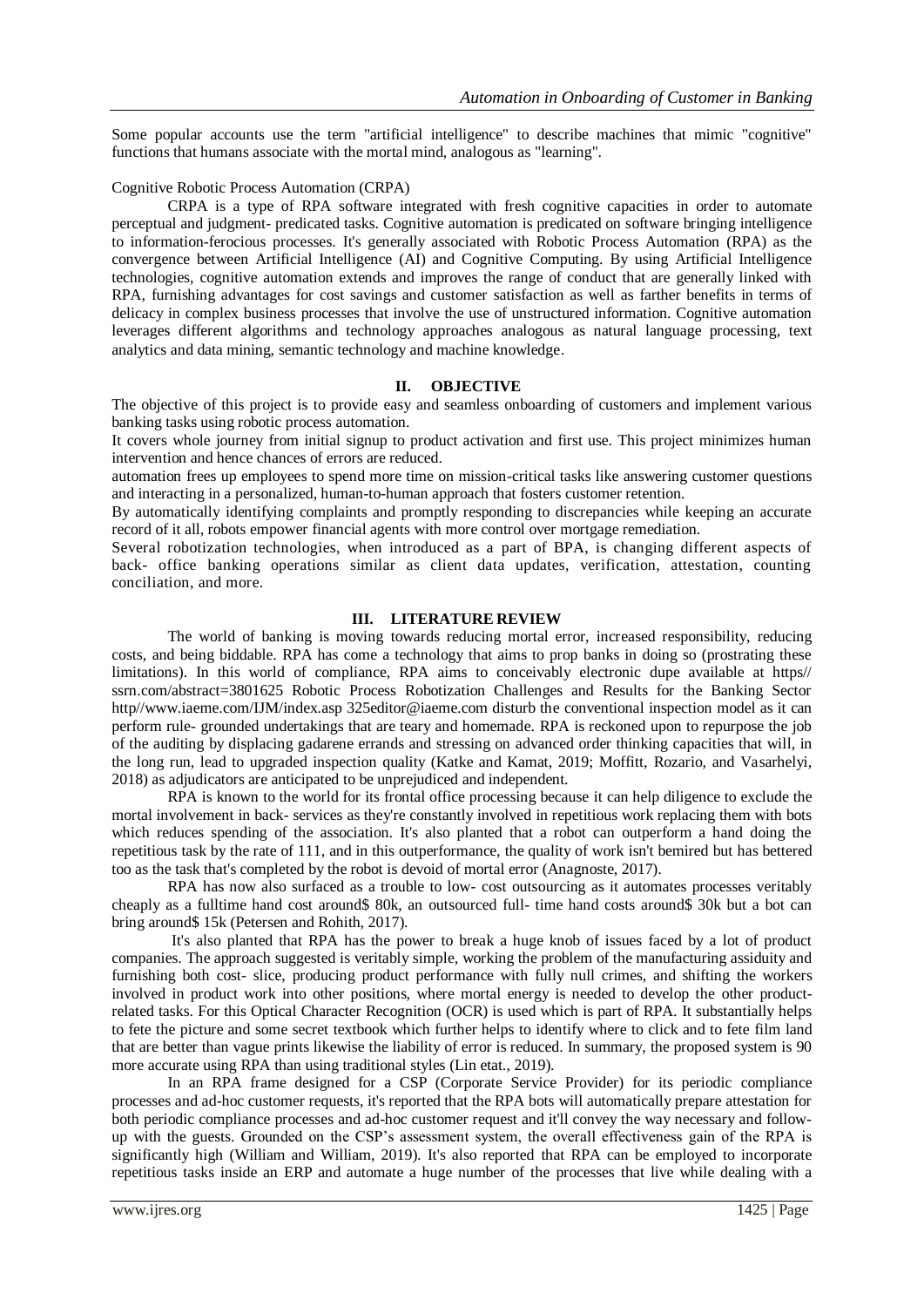Student Management System. These advancements have been incorporated together inside a website in this manner giving easy access to understand interface, productive ERP, and a chat bot combination. It's conceivable that this integration can be executed in an ever- adding number of associations and workplaces. It's demonstrated that it will not just help the company's productivity by giving information more consummately, still, it can likewise help in keeping up authority over information, checking information, and its performance (Gajra etal., 2019).

In another composition it's published that in the process of being institutional robotization sweats concentrated on workflow digitization, the operation and objectification of RPA technologies into public administration work processes dramatically bettered their productivity, and operation costs and delivered bettered services to people. From this finding, it can be inferred that RPA has a tremendous capacity for adding the performance of institutional work procedures and institutional modernization in general (Houy, Hamberg, and Fettke, 2019).

RPA is also an ultramodern and evolving reclamation technology, and this has enabled the development of colorful diligence. The maturity of mortal coffers departments in every company are responsible for several conditioning along the way. The hiring of the hand till their withdrawal cycle includes numerous conditioning similar as repetitiveness, performance, aspirant participation, aspirant experience, and some of the workshop still hinges on the Homemade system to help workers in carrying out their jobs. The labor force cycle is precious and unproductive and frequently results in an advanced rate of miscalculations and indeed the extent of compliance offerings. RPA has been plant to be responsible for copying repetitious data and other affiliated tasks while HR help has an occasion to concentrate on complex issues of making work- related opinions. In the process of reclamation RPA pollutants, the biographies of aspirants grounded on the demand and communicates with the bones who weren't named explaining the reason via dispatch or textbook. For effective objectification in the process of reclamation, retaining time should be optimum and cost-effective. RPA needs to hit the prospect designee snappily. RPA integration demanded to take care of dispatches, seeker information, sourcing and webbing, simple question, and instruction robotization. This will lead to the improvement of quality in the reclamation process. The RPA platform is a veritably useful tool for streamlining the reclamation process. Reclamation robotization allowed the gift accession and recruiting professionals to make the right decision more snappily by adding aspirant productivity in the hiring process (Nawaz, 2019).

# **IV. RISKS IN RPA**

## 1. Resistance to Change

According to ACCA and CAANZ research, 45% of respondents from leading financial organizations listed resistance to adoption as the top challenge stopping them from embracing RPA. These results demonstrate the fact that despite the technology maturity, its adoption has turned into a business challenge as opposed to a technology one.

## 2. Process Standardization and Organizational Difficulties

In their Robotics and Cognitive Automation report, Deloitte included process standardization and organizational misalignment among the top challenges in implementing RPA in banking. The difficulty is rooted in the traditional separation of IT and business departments that handle different operations. To integrate RPA solutions in an organization, a new distribution of roles and responsibilities is required to create an alignment between the teams involved. This hurdle, in turn, implies the challenge of process standardization related to unstructured data and non-standardized processes that require human input. Oftentimes, things go wrong at the initial stage when it is needed to decide exactly which business processes will be automated. The problem here is that the same processes can be understood and executed differently.

## 3. Compatibility with Legacy Infrastructure

The thirds most common obstacle to RPA adoption is the slow pace of technological development in the banking industry. Despite being one of the most data-driven domains, the financial sector is lagging behind in digital transformation. Most banking platforms, on which core systems of the finance institutions run today, were developed in the 1970s. The scope of this problem is huge, with Reuters reporting that almost 43% of US banks use COBOL, a programming language from the 1950s. Such outdated tech stack is obviously not compatible with digital age technologies. Legacy system replacement projects are massive and expensive, and, on top of that, they pose risks that banks are not ready to mitigate.

## **V. METHODOLOGY**

## Automate documents capturing

Document capture — including mobile capture, recognition, and surveying — remains one of the top capabilities of electronic document operation systems. Document capture automation is a step beyond simply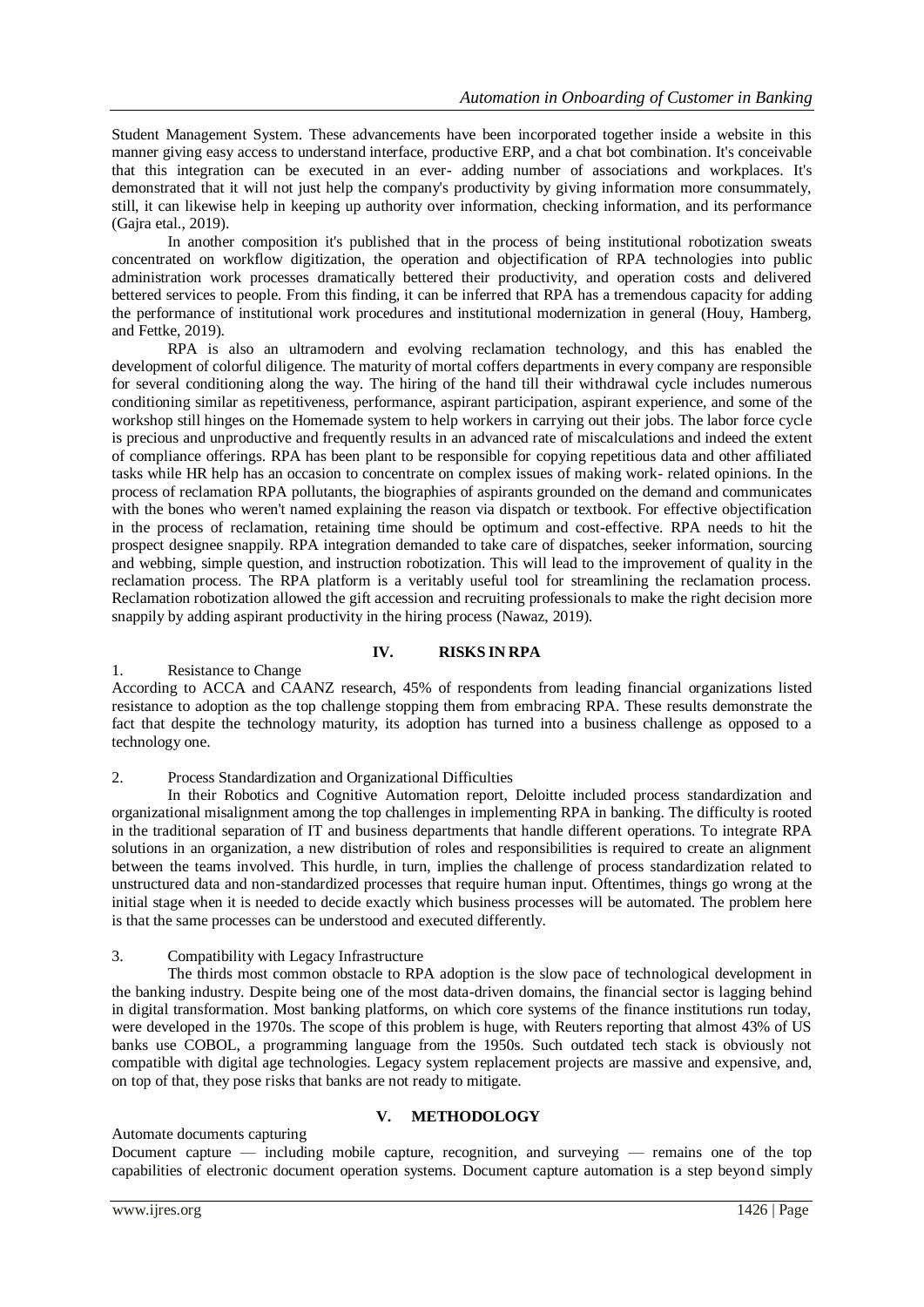surveying and storing documents electronically. Documents drive business processes. And capture is frequently the first step to efficiently managing information in association.

Once a document is captured, it needs to be classified. This used to mean manually conciliating indicators on a scanned document. But it's different moment.

Automation ways, like optical character recognition (OCR), can be used to automatically sort documents. In this situation, the technology reads the textbook on the runner and automatically classifies it.

#### Automate identity verification

These identity verification results frequently work a blend of artificial intelligence, computer vision and verification experts to determine if a government- issued ID is authentic and belongs to the user. These results frequently perform validity checks via a selfie to guarantee that the person holding the ID (during ID Verification) is the same person shown in the ID print.

Variety of AI, biometrics, machine learning and human review used to assess legality of ID and identity.

verification process relies on valid government- issued ID and selfie to authenticate identity. An API, SDK and webcam is used for executions and therefore provides a definitive yes/ no result.

Automate the integration between Core Banking, CRM and other systems

There are numerous points of entry for integrating RPA software with your CRM.

Using an API or web service is the most effective and easiest way to connect your systems. Most CRMs have this option.

Integrating directly with your database is not as effective of a system as using an API, but it can work, especially with on- demesne systems when you know you can safely interact with the database.

User interface automation works when there are no APIs and you want to prize information from a Windows desktop or web cyber surfed to save time on data entry.

#### Automate customer communication

Support your guests by automating the fulfillment of their requests with chatbots on public- facing web runners. With client- facing chatbots, you can fully automate common client queries like checking on the status of an order, streamlining account details, and more. Reducing average handle time (AHT) and support staff load by automating common requests. Offering 24x7 support for automated requests at a bit of the cost.

#### **VI. CONCLUSION**

Automation in the banking sector is an important step towards digital transformation. This transformation will not only aid in saving time but also provide flawless service. RPA is a type of automation in which a robot or through computer programming is possible to carry out the activities that a man/woman can do. RPA works by running a set of process and it gives a lot of benefits to a bank along with improvement in quality, scalability, and resiliency in cost-effective means. For the implementation of RPA training of employees is needed. The security of the money deposited by the client should be kept in mind while adopting RPA.

#### **REFERENCE**

- [1]. Anagnoste, S. (2017). Robotic Automation Process The next major revolution in terms of back-office operations improvement. Proceedings of the International Conference on Business Excellence, 11(1), 676–68[6 https://doi.org/https://doi.org/10.1515/picbe-](https://doi.org/https:/doi.org/10.1515/picbe-2017-0072)[2017-0072](https://doi.org/https:/doi.org/10.1515/picbe-2017-0072)
- [2]. Choi, Y., and Baker, B. (2017). The impact of automation on business and employment in South Korea. IUP Journal of Supply Chain Management, 14(4), 23–37.
- [3]. Dodel, M., and Mesch, G. S. (2020). Perceptions about the impact of automation in the workplace. Information, Communication and Society, 23(5), 665–680.
- [4]. Furjan, M., Tomičić-Pupek, K., and Pihir, I. (2020). Understanding Digital Transformation Initiatives: Case Studies Analysis, Business Systems Research Journal, 11(1), 125-141. doi[: https://doi.org/10.2478/bsrj-2020-0009.](https://doi.org/10.2478/bsrj-2020-0009)
- [5]. Gajra, Vrushil and Lakdawala, Khwajaavais and Bhanushali, Rahul and Patil, Sunita, Automating Student Management System Using ChatBot and RPA Technology (April 8, 2020). Proceedings of the 3rd International Conference on Advances in Science and Technology (ICAST) 2020.
- [6]. Houy, C., Hamberg, M. and Fettke, P., (2019). Robotic Process Automation in Public Administrations. In: Räckers, M., Halsbenning, S., Rätz, D., Richter, D. and Schweighofer, E. (Hrsg.), Digitalisierung von Staat und Verwaltung. Bonn: Gesellschaft für Informatik e.V.. (S. 62-74).
- [7]. Iyer, Nilesh and Gori, Harsh and Kumawat, Diksha and Rote, Uday, Bank Reconciliation Bot (April 12, 2019). 2nd International Conference on Advances in Science & Technology (ICAST) 2019 on 8th, 9th April 2019 by K J Somaiya Institute of Engineering & Information Technology, Mumbai[. http://dx.doi.org/10.2139/ssrn.3370760](http://dx.doi.org/10.2139/ssrn.3370760)
- [8]. Jarrad, S., and Hudson, W. (2017). Staff engagement and upskilling enhances job, care quality Australian Journal of Dementia Care, 4(2).
- [9]. Jones Jr, M. H. (2004). Six Sigma... at a Bank? Lean and Six Sigma Review, 3(2), 13.
- [10]. Jovanović, S. Z., Đurić, J. S., and Šibalija, T. V. (2018). Robotic process automation: overview and opportunities. Int. J. Adv. Qual, 46.
- [11]. Katke, K., G, V., and Kamat, A. (2019). Challenges of robotic process automation adoption in banking and financial services.